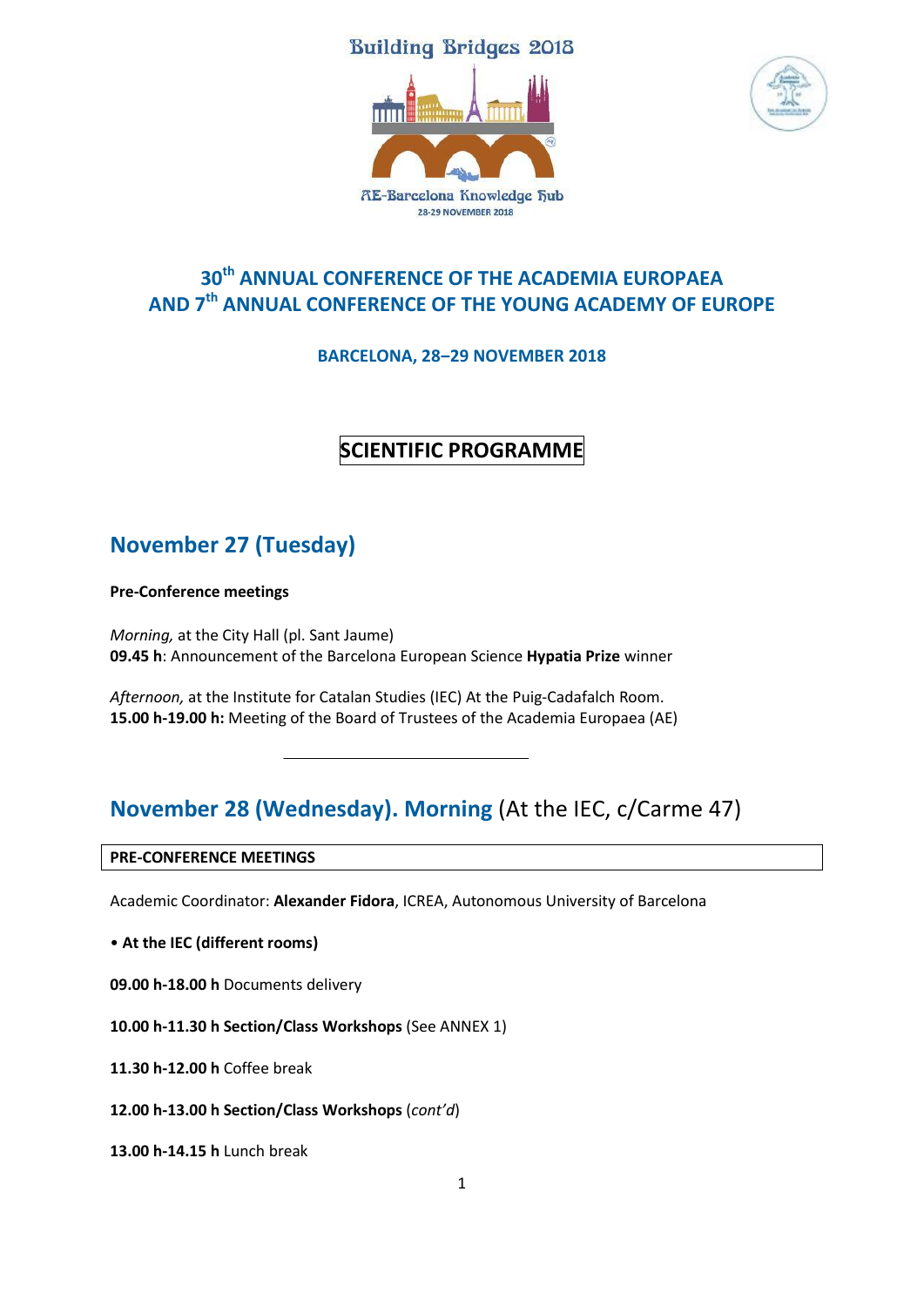

• **At the CSIC Residence of Researchers** (c/ Hospital, 64)

**Meetings of the Young Academy of Europe (YAE)** (See ANNEX 2)

## **November 28 (Wednesday). Afternoon** (At the IEC, c/Carme 47)

### **BUILDING BRIDGES 2018. (At the Prat de la Riba Hall, IEC)**

• **30th ANNUAL CONFERENCE OF THE ACADEMIA EUROPAEA**

- **7 th ANNUAL CONFERENCE OF THE YOUNG ACADEMY OF EUROPE**
- *DISPUTATIO* **OF BARCELONA 2018**

**Part #1**

#### **15.00 h-16.30 h: 30th Annual business meeting of members of the Academia Europaea**

President: **Sierd Cloetingh** Executive secretary: **David Coates**

**16.30 h-17.00 h** Coffee break

**17.00 h-18.30 h Welcome of new members of AE elected in 2017 and 2018, and welcome of new members of YAE**

Coordinated by **Genoveva Martí**, ICREA, University of Barcelona

**Part #2** (Open to the general public)

**19.00 h-21.00 h**: *DISPUTATIO* **OF BARCELONA 2018**

### **Competition vs. Cooperation: Two economists' points of view**

Coordination and Introduction: **Salvador Barberà,** Autonomous University of Barcelona

*Disputantes:*

**Hervé Moulin.** Adam Smith Business School, University of Glasgow

**Gabrielle Demange**. École des Hautes Études en Sciences Sociales, Paris / Paris School of Economics

**Open discussion with the audience**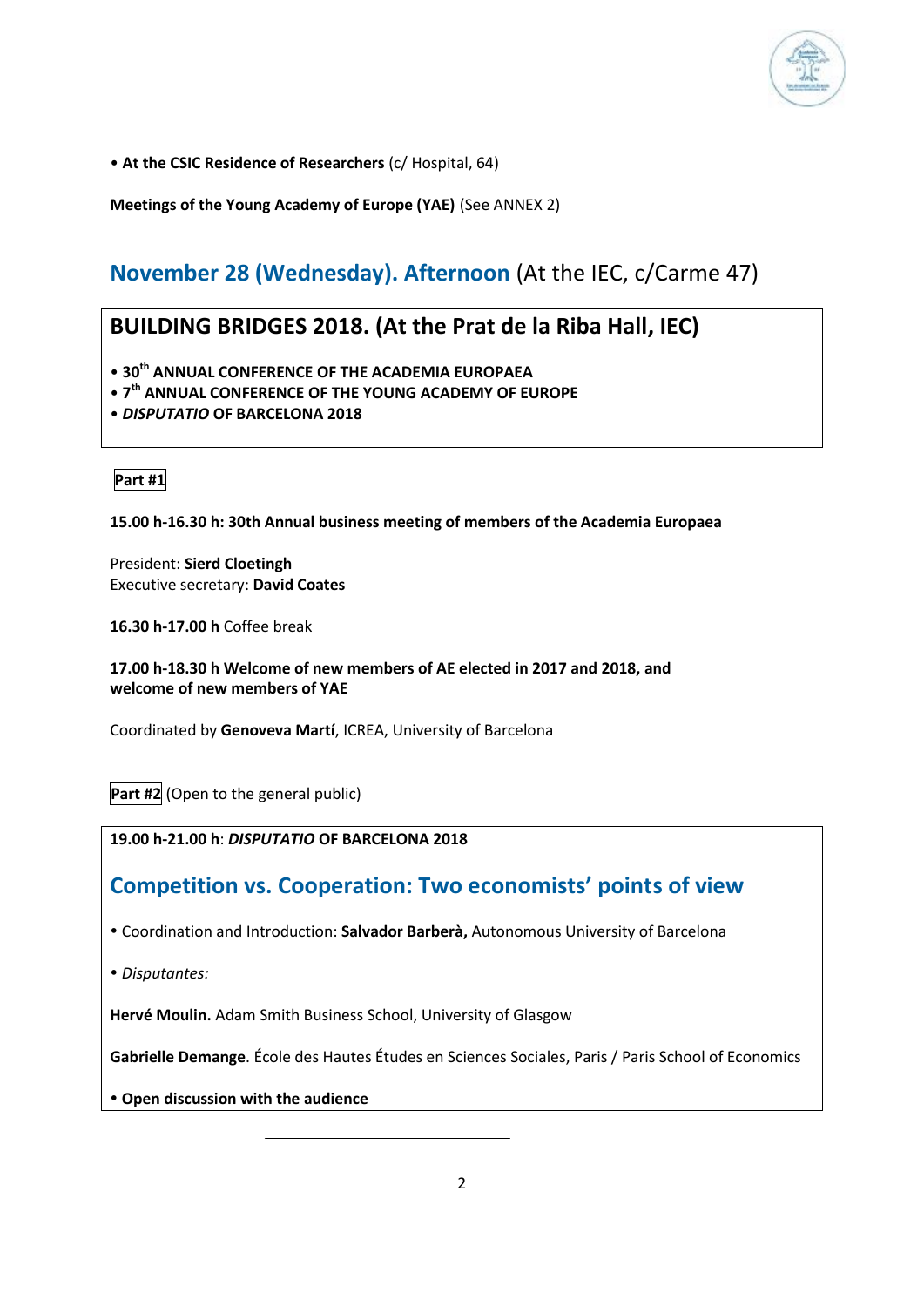

### **November 29 (Thursday), From 10 h – 18.30 h**. **At CosmoCaixa Science Museum (c/ Isaac Newton 26, 08022 Barcelona)**

#### **BUILDING BRIDGES 2018. November 29, at the** *Agora Room***, CosmoCaixa**

*For the participants in the Conference and previously registered people from Barcelona.*

**09.00 h** Buses to CosmoCaixa, from Plaça Universitat **09.00 h-10.00 h**. Documents delivery

**10.00 h-10.15 h** Official opening of the Annual Conference of the AE and the YAE

- Welcome to CosmoCaixa
- **Angel Font**, Corporate Director of Research and Strategy, "la Caixa" Banking Foundation
- Welcome to the AE conference
- **Sierd Cloetingh**, President of AE

#### **10.15 h-11.00 h The 2018 AE-Heinz-Nixdorf ERASMUS Medal**

- *Laudatio* by **Jos van der Meer**
- Erasmus Lecture: **Hans Clevers**: *Stem cell-based organoids in personalised medicine*

Coordinated by **Eva Kondorosi**, Hungarian Academy of Sciences

#### **11.00 h-11.30 h**

Balzan Lecture #1: **Carlo Ginzburg**: *Disciplines, Serendipity, case studies*

#### **11.30 h-12.00 h** Coffee break

#### **12.00 h-12.30 h**

Balzan Lecture #2: **Michaël Gillon**: *Life under another Sun: from science-fiction to science*

#### **12.30 h-13.00 h**

COST Lecture #1: **Marcel Swart**: *Spinning from north to south: a collaborative COST approach in transition-metal chemistry*

**13.00 h-14.15 h** Lunch break

#### **14.30 h-15.00 h**

 AE Gold Medal award to the German Academy of Sciences (Leopoldina) and talk by **Professor dr. Jörg Hacker**, president of the Leopoldina

#### **15.00 h-15.30 h**

 Lecture by **Robert-Jan Smits** (former DG research and innovation of the European Commission): S*cience, Europe's precious asset*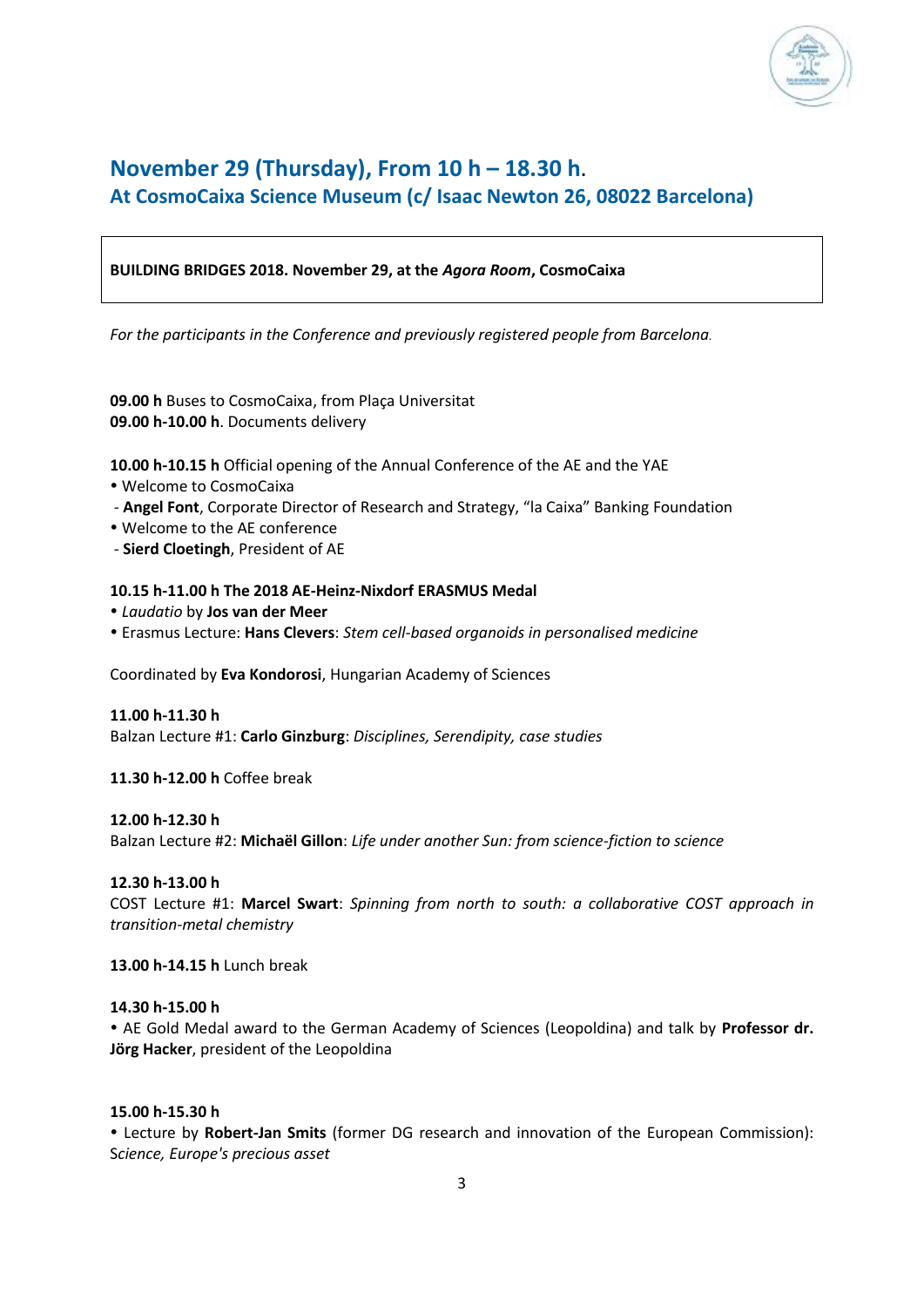**15.30 h-16.00 h**

 COST Lecture #2: **Angelo Camerlenghi**: *Uncovering the Mediterranean salt giant (MEDSALT) — A COST Action as an incubator of cross-disciplinary research in Earth Sciences*

Coordinated by **Marcel Swart**, ICREA, University of Girona

**16.00-16.30 h**

 YAE Prize and Laudatio: **Gabi Lombardo**: *Encouraging a strong SSH scientific community to serve society's wellbeing*

**16.30-17.00 h**

 YAE Session Talk #1: **Sarah de Rijcke**: *Metrics and science* **17.00-17.30 h**

YAE Session Talk #2: **Anna Marmodoro**: *Time after change*

**17.30-18.15 h** Closure and Reception

**18.30 h.** Buses to RAMC-IEC

**20.00 h-21.00 h** At the Royal Academy of Medicine of Catalonia (RAMC) (c/Carme 47, 08001 Barcelona) **Gimbernat Hall** (18th c.)

**CONCERT by The Gani Mirzo Band, "Building musical bridges in the Mediterranean. Songs from Algeria, Armenia and Kurdistan"**

 Presentation: **Romà Escalas,** musician and musicologist, has directed and organised the cycles "Music at the Cloister", on behalf of the IEC

**21.30 h-24.00 h** (At the Cloister of the IEC)

 Farewell by: **Sierd Cloetingh**, president of the AE **Ricard Guerrero**, academic director of the AE-BKH **Kimberly Katte**, manager of the AE-BKH

• Reception and Hot buffet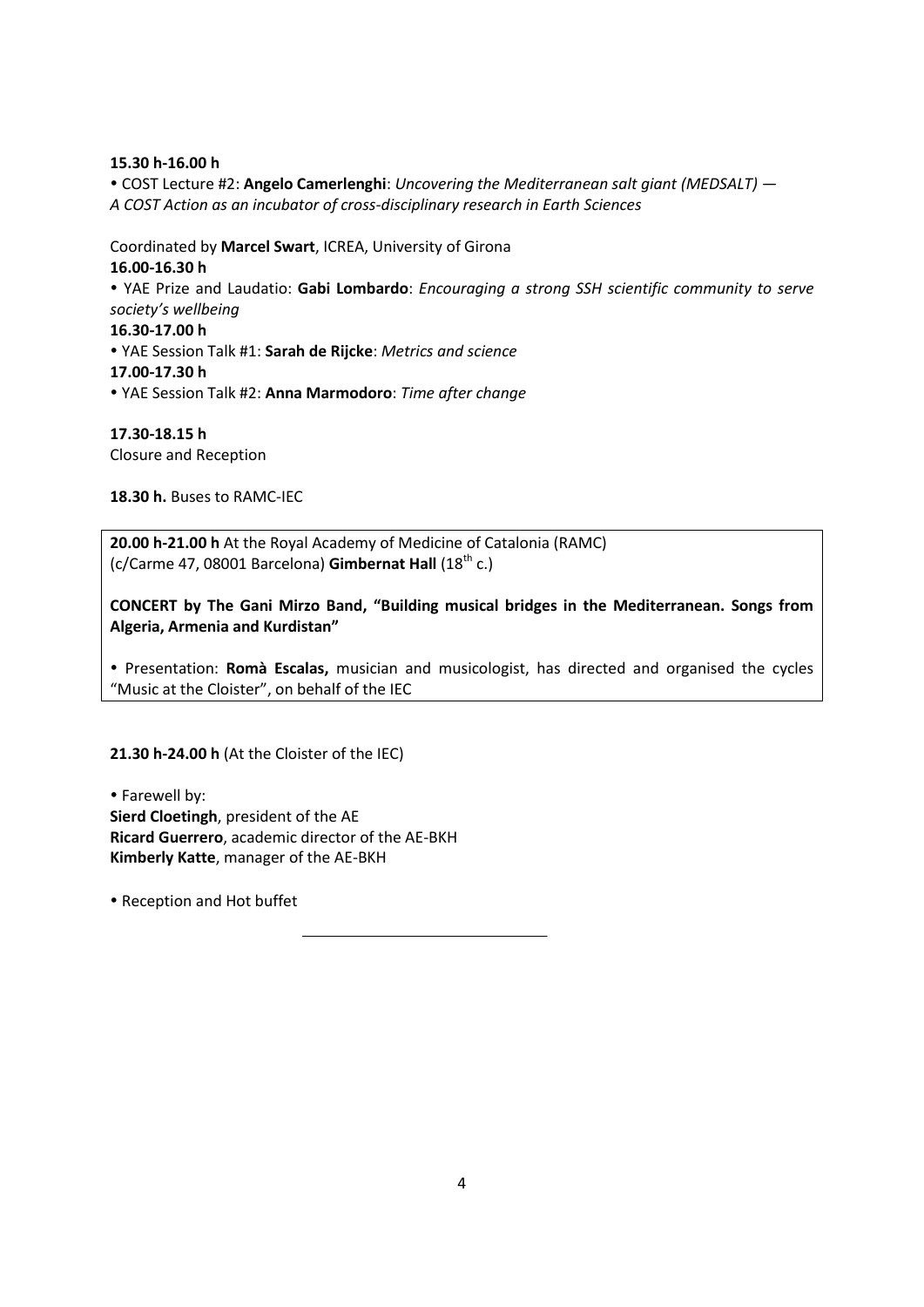

#### **November 30 (Friday)**

#### **POST-CONFERENCE FIELD TRIP**

**Optional field trip on geology, culture and history** (A tradition at the AE Conferences; limited to 50 people) **(All day; from 8.00 h until c. 20.00 h)**

**08.00 h** Bus to Banyoles. (Plaça Universitat)

- Travel through different geological and botanical areas: Barcelonès, Vallès, La Selva, Gironès, Pla de l'Estany, Garrotxa.

\_\_\_\_\_\_\_\_\_\_\_\_\_\_\_\_\_\_\_\_\_\_\_\_\_

- Karstic area of Banyoles Lake
- Volcanic lava flows (depending on the weather)
- Mas Pere Pau (Maià de Montcal). A rural house from the 14<sup>th</sup> c.
- Catalan lunch. (With tasting of oils and wines. Games)
- Visit to the Medieval and Jewish quarters (*call*) of Besalú.

**18.00 h** Bus to Barcelona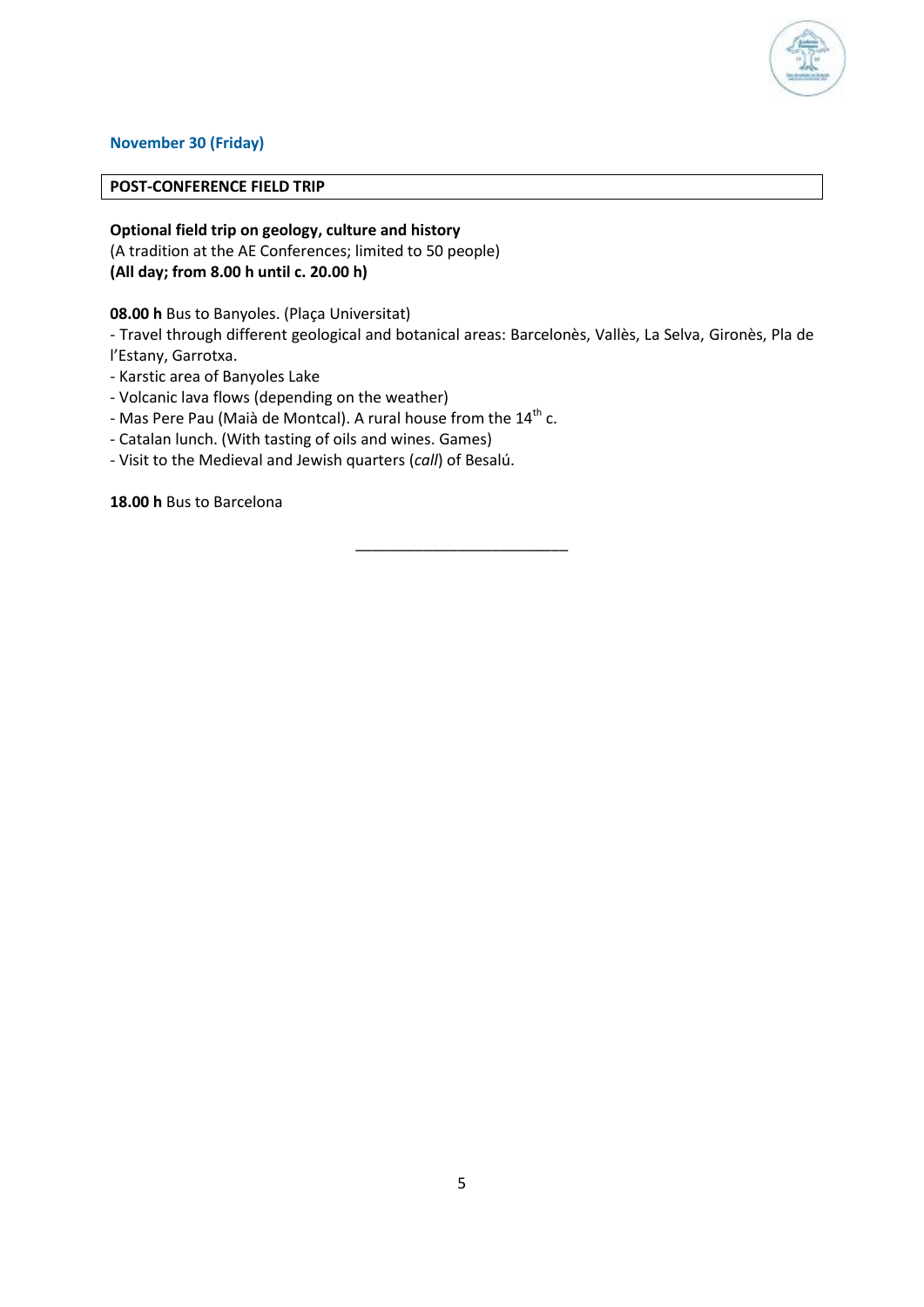### **Building Bridges 2018**





**ANNEX 1**

## **SECTION/CLASS WORKSHOPS AND MEETINGS OF THE AE**

**November 28 (Wednesday)** (At the Institute for Catalan Studies (IEC, c/Carme 47))

**SECTION/CLASS WORKSHOPS**

Scientific coordinator: **Alexander Fidora** (ICREA-UAB)

### Class A1 [\(Abstracts PDF\)](http://barcelona.acadeuro.org/wp-content/uploads/2018/11/Class-A1-Abstracts.pdf)

#### *Post-imperial Europe: The Challenge of Compartmentalisation*

*(At the Pi i Sunyer Room)*

Chairperson: **Vladimir Biti** (Shanghai)

Speakers:

**Biti, Vladimir** (Shanghai): *Post-imperial Europe and Transborder Communities* 

**Daković, Nevena** (Belgrade): *Belgrade in-between the Wars: Imperial Shadows on the Screen* 

**D'haen, Theo** (Leuven): *Post- and Future-Imperial Europe(s)*

**He, Chengzhou** (Nanjing): *Theater as "an Encounter": Jerzy Grotowski's Cosmopolitanism* **Hutchinson, Ben** (Kent): *Empires of the Mind: The Emergence of 'Comparative' and 'World' Literature as Imperial Structures* 

**Larsen, Svend Erik** (Aarhus): *From Imperial Cracks to Post-Imperial Stress Syndromes* 

**Lützeler, Paul Michael** (Saint Louis): *Robert Menasse's Novel "The Capital": The National Factor in the EU* 

**Onega, Susana** (Saragossa): *Meeting the Challenge of Compartmentalisation: David Mitchell's Transmodern History of the World*

### Class A2 [\(Abstracts PDF\)](http://barcelona.acadeuro.org/wp-content/uploads/2018/11/Class-A2-Abstracts.pdf)

*Social Sciences in Their Global Contexts (At the Joan Coromines Room)* Chairperson: **Björn Wittrock** (Uppsala)

Speakers:

**Mas-Colell, Andreu** (Barcelona): *Economics: between theory and empirics*

**Knöbl, Wolfgang** (Hamburg): *Developments in Sociology and Historically Orientated Social Science*  **Randeria, Shalini** (Vienna and Geneva): *Role and Relevance of Institutes of Advanced Study in Social Science Knowledge Production Today*

**Schnell, Izhak** (Tel Aviv): *The Structure of Social Space in a Global Reality: the Case of Arabs in Israel*

PARTNERS of the AE-BKH:



**i** Generalitat de Catalunya<br>| Departament d'Empresa i Coneixement<br>**| Secretaria d'Universitats i Recerca** 



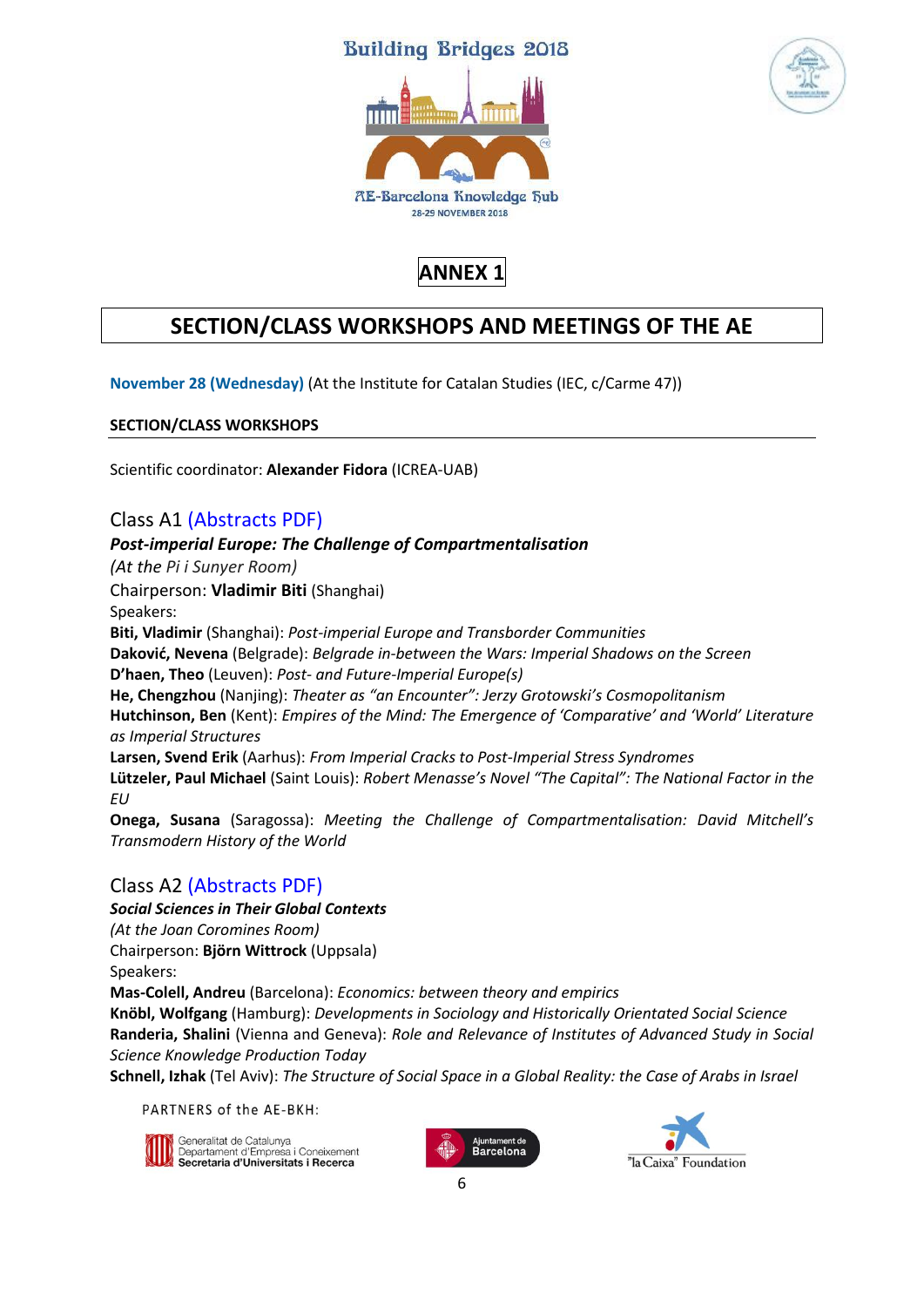

Class B (Section B3: P&E) (*this Workshop will start at 09.00 h*) [\(Abstracts PDF\)](http://barcelona.acadeuro.org/wp-content/uploads/2018/11/Class-B-PE-Abstracts.pdf) *Inaugural Lectures by New Members of Physics and Engineering Sciences*  **Web: [https://indico.kfki.hu/event/910/timetable/#20181128.detailed](https://indico.kfki.hu/event/910/timetable/%2320181128.detailed)** *(At the Prat de la Riba Room)* Chairpersons: **Muhsin Harakeh** (Groningen) and **Tamás Csörgő** (Budapest) Speakers: **Sanjuán, Miguel A.F.** (Madrid): *Contributions to Nonlinear Dynamics, Chaos and Complex Systems* **Viña, Luis** (Madrid): *Bose-Einstein Condensates in Semiconductor Microcavities* **Krasznahorkay, Attila J.** (Debrecen): *On a New Light-Particle Candidate for Dark Matter in High-Energy Nuclear Transitions* **Wiescher, Michael** (Notre Dame): *The Nucleosynthesis of First Stars* **Kalantar-Nayestanaki, Nasser** (Groningen): *FAIR and its Impact on Science and Technology* **Maj, Adam** (Krakow): *Exotic Shapes and Collective Phenomena in Excited Atomic Nuclei* **Ordejon, Pablo** (Barcelona): *Frontiers in Materials Modelling* **Fantz, Ursel** (Garching): *Large and Powerful Sources for Negative Hydrogen Ions*

**Campbell, David J** (ITER Organization): *Self-organisation in Burning Plasmas* **Wójs, Arkadiusz** (Wroclaw): *Quantum Electron Liquids and Fractional Quantum Hall Effect* **Jajszczyk, Andrzej** (Krakow): *ERC Funding in Physics and Engineering*

Class C

*Presentations by Newly Elected Members of Class C (At the Nicolau d'Olwer Room)* Chairperson: **Alexei Verkhratsky** (Manchester)

PARTNERS of the AE-BKH:



Seneralitat de Catalunya<br>Departament d'Empresa i Coneixement<br>**4 Secretaria d'Universitats i Recerca**